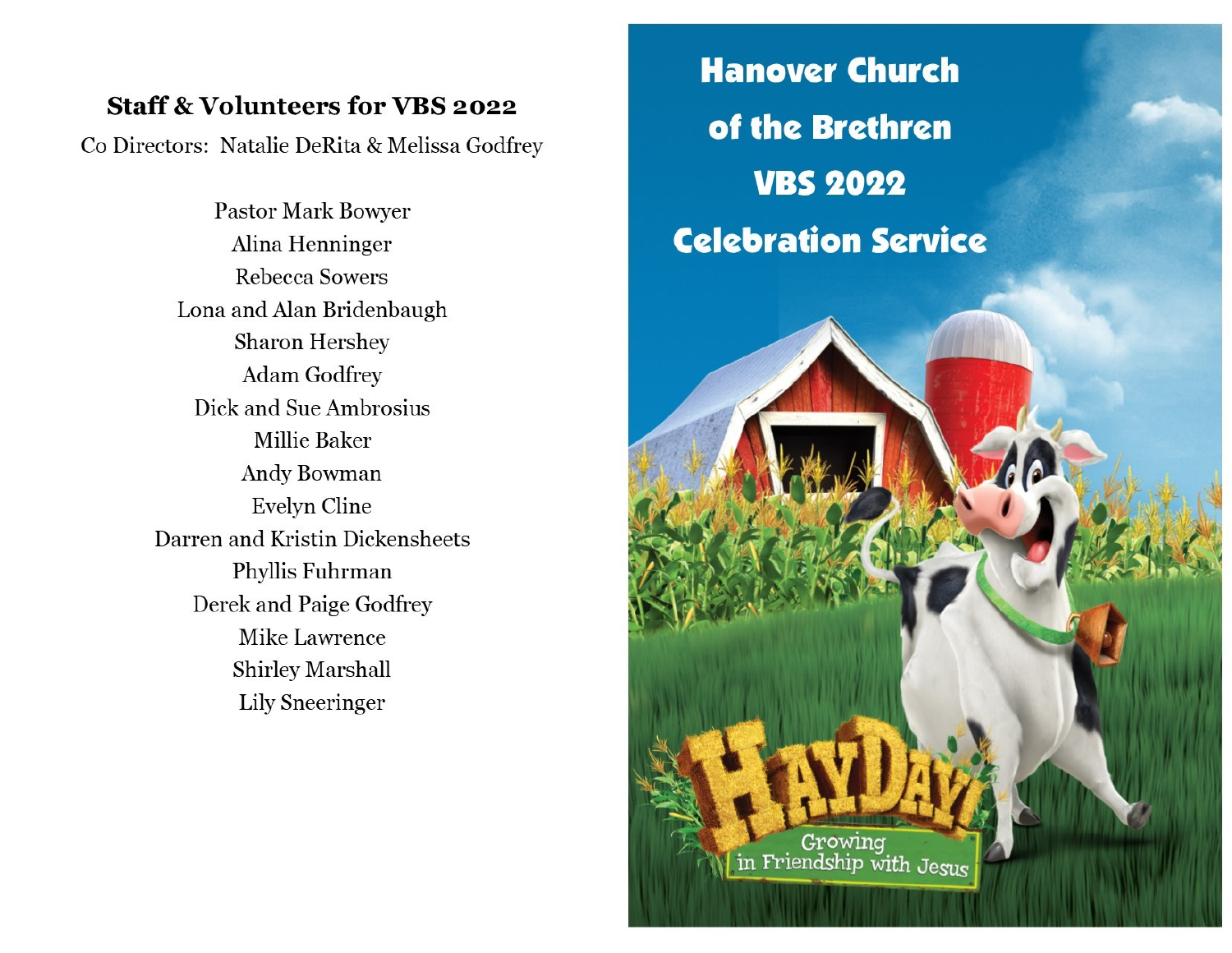| <b>Hanover Church of the Brethren</b>                                                                                                                                                                                                                                                                                                                                                                                                                 |                                                                                                                                                                                                                           |                                                                                                                                                                                    |
|-------------------------------------------------------------------------------------------------------------------------------------------------------------------------------------------------------------------------------------------------------------------------------------------------------------------------------------------------------------------------------------------------------------------------------------------------------|---------------------------------------------------------------------------------------------------------------------------------------------------------------------------------------------------------------------------|------------------------------------------------------------------------------------------------------------------------------------------------------------------------------------|
| VBS "HAYDAY" Celebration - June 26, 2022                                                                                                                                                                                                                                                                                                                                                                                                              | <b>Morning Prayer</b>                                                                                                                                                                                                     | Pastor Mark                                                                                                                                                                        |
| 601 Wilson Avenue<br>Pastor - Mark Bowyer<br>717-632-2267<br>Phone: 540-758-1144<br>E-mail: Hanover<br>E-mail: mbowyer1@gmail.com<br>COB@gmail.com<br>Pastor's Office Hours: 9 AM to 1 PM<br>Web: www.hanovercob.org<br>Tuesday - Friday                                                                                                                                                                                                              | <b>Special Music</b><br><b>VBS</b> Celebration<br>Spotlight VBS<br>Meet Sunflower Sam                                                                                                                                     | "No Not One"<br>VBS Staff / Kids                                                                                                                                                   |
| Sunday School 9:00 AM<br>Worship 10:30 AM<br>Engage, Embrace, Empower with the love of God.<br>-Hanover Mission Statement                                                                                                                                                                                                                                                                                                                             | Teach and Sing "Let's Get A Little Crazy"<br>Celebrate God's Word<br><b>VBS</b> Reflection<br>Closing Hymn                                                                                                                | Pastor Mark<br>"Praise Him"<br>On Screen                                                                                                                                           |
| Please be mindful of those who are meditating as we prepare for worship.<br>Video Introduction                                                                                                                                                                                                                                                                                                                                                        | Benediction<br>forever! Amen                                                                                                                                                                                              | We have celebrated our friendship with God. May His love endure                                                                                                                    |
| <b>Welcome and Announcements</b><br>Melissa Godfrey<br>"Jesus Loves Me"<br>arr. Teresa Wilhelm<br>Prelude                                                                                                                                                                                                                                                                                                                                             | *Postlude<br>*Please stand if you are able.                                                                                                                                                                               |                                                                                                                                                                                    |
| <i>*Call to Worship</i><br>Leader: We have come this day to celebrate our friendship with Jesus.<br>Cong: He's my friend.                                                                                                                                                                                                                                                                                                                             | Special Thanks to the Congregation for their donations and prayers for<br>VBS and to Suzanne Werner for all her behind the scenes work<br>to make VBS a success.                                                          |                                                                                                                                                                                    |
| "Lord I Lift Your Name on High"<br>On Screen<br><b>Opening Song:</b><br>Centering Prayer: (unison)                                                                                                                                                                                                                                                                                                                                                    | We welcome each of you to our service today. We especially welcome any<br>first time visitors and encourage you to fill out a pink card located in the<br>pew rack and take it to the Welcome Center after worship today! |                                                                                                                                                                                    |
| Lord Jesus Christ, Son of God. We thank you for Hay Day<br>VBS. Continue to guide us and help us grow our faith.<br>Amen.                                                                                                                                                                                                                                                                                                                             |                                                                                                                                                                                                                           | Please make sure you have permission from individuals to<br>share their names during joys and concerns or for placing in the<br>bulletin and share their needs briefly. Thank you. |
| <b>Opening Song</b><br>"Jesus Loves Me, This I Know"<br>Red Hymnal 423<br>"Jesus Loves the Little Children"<br>Red Hymnal 421<br>Segues into                                                                                                                                                                                                                                                                                                          | Personalized activity bags for the children are in the narthex. Handicap<br>restrooms are available. Hearing devices & large print bulletins are also<br>available. Please ask an usher for assistance.                   |                                                                                                                                                                                    |
| Offering - Support for General Fund and our Compassion Child, Naicka.<br>As we give this day, know that our offerings support our outreach<br>to the community through programs like VBS, through our support<br>of summer camps and through our Sunday School Programs here<br>at Hanover COB. Please place your offerings in the plate located at<br>the back of the sanctuary and in the silos to support Naicka.<br>Sharing our Joys and Concerns |                                                                                                                                                                                                                           | <b>Assisting in Worship This Morning</b><br>Deacon of the Month/Welcomer  Frank McDonald                                                                                           |

Call to Prayer "Surely the Presence of the Lord" Red Hymnal 314